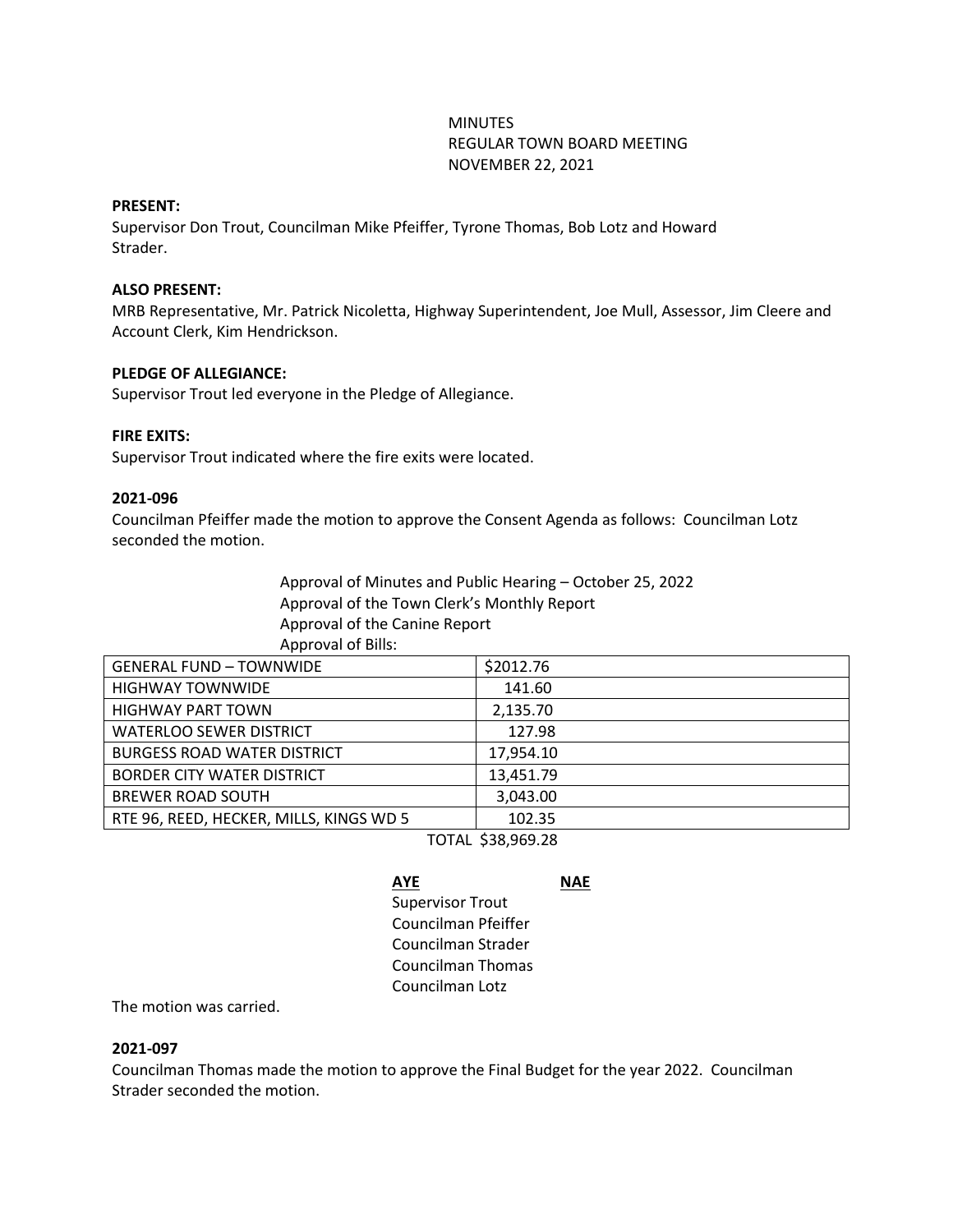**AYE NAE** Supervisor Trout Councilman Pfeiffer Councilman Strader Councilman Thomas Councilman Lotz

The motion was carried.

## **2021-098**

Councilman Lotz made the motion to change the December Town Board Meeting from December  $27<sup>th</sup>$ , at 7:00 PM to December  $20<sup>th</sup>$  at 5:00 PM. Councilman Thomas seconded the motion.

> **AYE NAE** Supervisor Trout Councilman Pfeiffer Councilman Strader Councilman Thomas Councilman Lotz

The motion was carried.

Supervisor Trout brought up the parcel of property at 418 Waterloo Geneva Road, that was previously deemed a Park but officially has been cleared of a "park status" and now can be sold. The parcel of land is .44 acres, and the assessment is \$41,300. Supervisor Trout said Mr. John Krueger, President of HEP Sales listed is interested in purchasing the property.

There was much discussion by the Town Board Members as to what should be done with this property. Supervisor Trout said he would like to see the property sold and back on the property tax roll.

# **2021-099**

Councilman Lotz made the motion to offer the sale of the Property to Mr. Krueger at a purchase Price of \$6000.00 and change the assessment value to \$20,000.00. Councilman Thomas seconded the motion.

> **AYE NAE** Supervisor Trout Councilman Pfeiffer Councilman Strader Councilman Thomas Councilman Lotz

The motion was carried.

# **2021-100**

Councilman Lotz made the motion to approve a Retirement Bonus as follows: Councilman Thomas seconded the motion.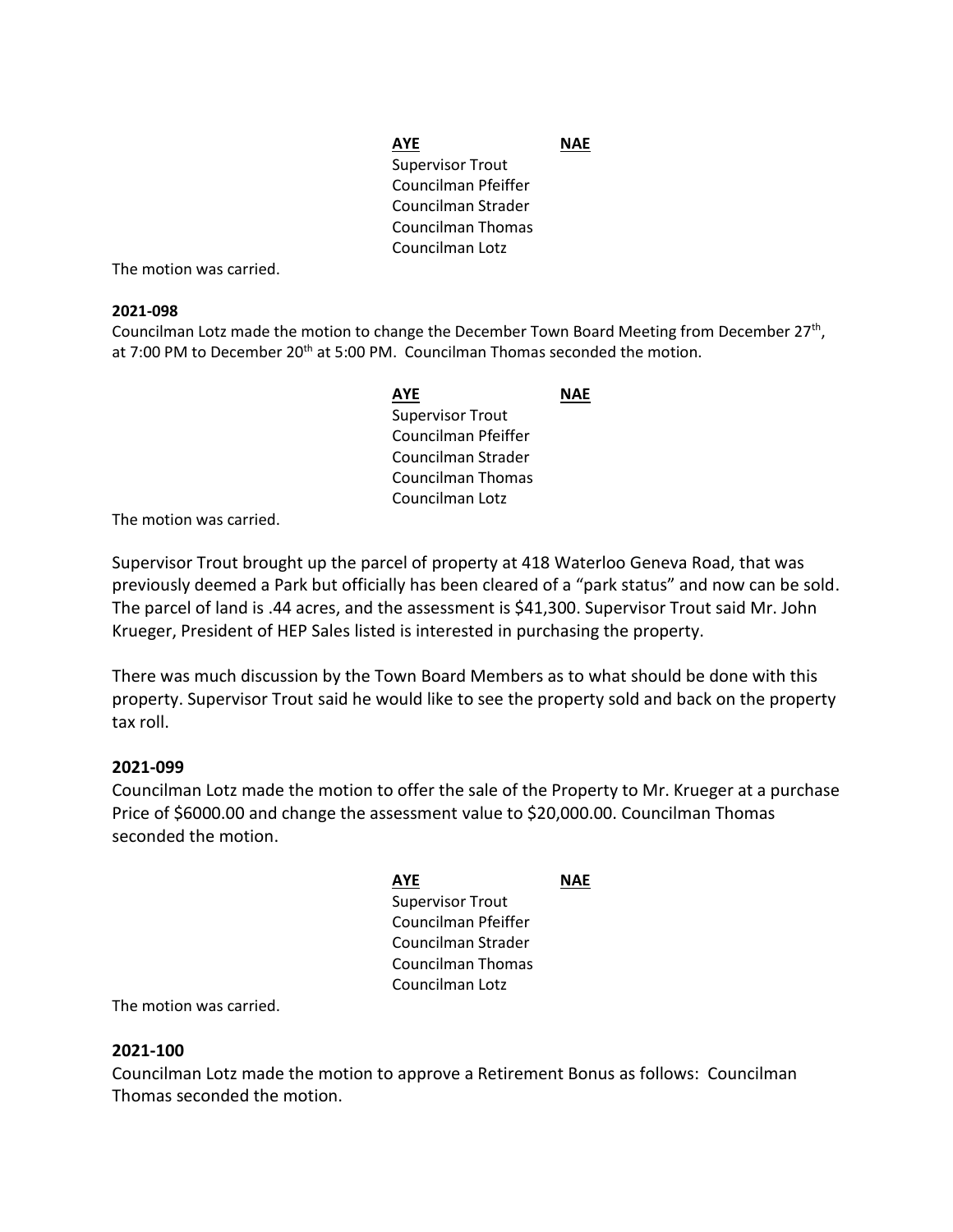**WHEREAS** The Town Board desires to approve retirement benefits for Sandra L. Ridley, who is a full-time town employee, eligible to receive a monetary retirement bonus in accordance with the Town's Employee Handbook.

 **WHEREAS** the Town Board wishes to include within Personnel Regulations, Resolution Number 2019-062, The Town's Retirement Bonus to be paid to Sandra L. Ridley from the Savannah Bank Account XX1268 – Benefits Account.

 **NOW, THEREFORE, BE IT RESOLVED,** that the Town Board of the Town of Waterloo, New York in Section 700 Employee Benefits; 703 Retirement Bonus (700-3), to the Town of Waterloo, Sandra L. Ridley for 12 years of service.

> **AYE NAE** Supervisor Trout Councilman Pfeiffer Councilman Strader Councilman Thomas Councilman Lotz

The motion was carried.

# **2021-101**

Councilman Lotz made the motion to apply for a mutual Infrastructure Grant with the Village of Waterloo. Councilman Pfeiffer seconded the motion.

| <b>AYE</b>              | F |
|-------------------------|---|
| <b>Supervisor Trout</b> |   |
| Councilman Pfeiffer     |   |
| Councilman Strader      |   |
| Councilman Thomas       |   |
| Councilman Lotz         |   |

The motion was carried.

Mr. Patrick Nicoletta, Engineer from the MRB Group gave an update on the various projects continuing in the Town.

SEWER USE LAW – Mr. Nicoletta said it is still out with the DEC and we should Be hearing shortly on their feedback.

Manhole Rehab Project – Mr. Nicoletta said they are still working on a Punch List and He will have an update at the December Meeting.

Hydrogen Sulfide Project = they are still monitoring the system and have a technician coming from EVOQUA to monitor the electrical issues.